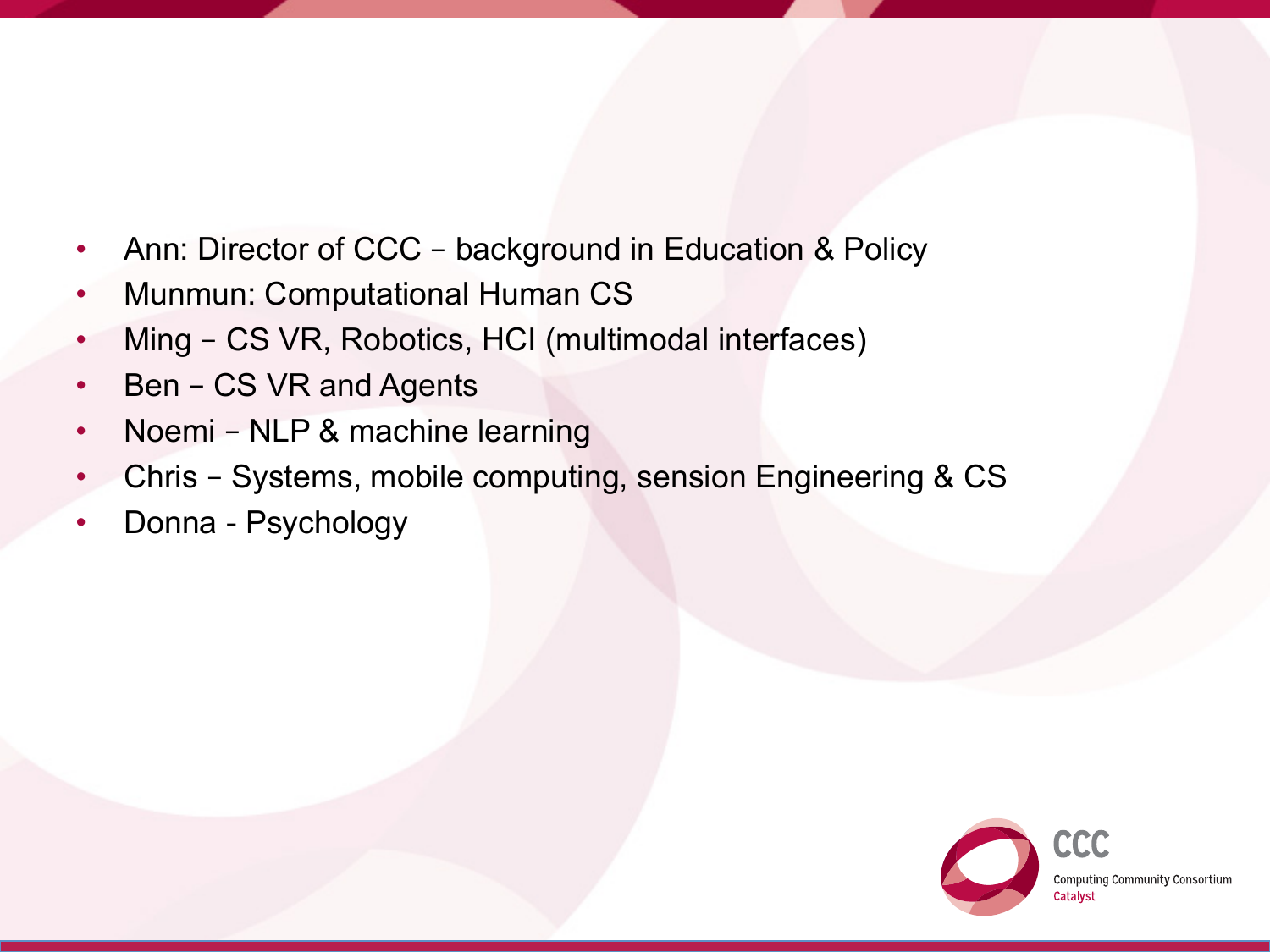## **WHY ARE YOU HERE?**

- Research is siloed most progress is when we collaborate
	- Need all the experts i.e. medical conferences too focused, people need to publish in their own venues for tenure – crossing boundaries comes late in career
	- Science is better with collab
- SCH are multidimentional collaborations are essential only get that in these workshops. End to end - measurement to treatment - different points where we need domain expertise and domain knowledge
	- Challenge: Finding common ground, don't speak the same language, different mental models to get at same question (or is it the same?) How to achieve common ground and identify discipline specific blind spots
	- Data sharing, reproducability of methods
	- Mutual incentives and mutual rewards one discipline is not a service discipline
	- At the same time you have to accept that you aren't doing work that is totally exciting, but it is in service of the greater good.
	- How to train the next generation of researchers.

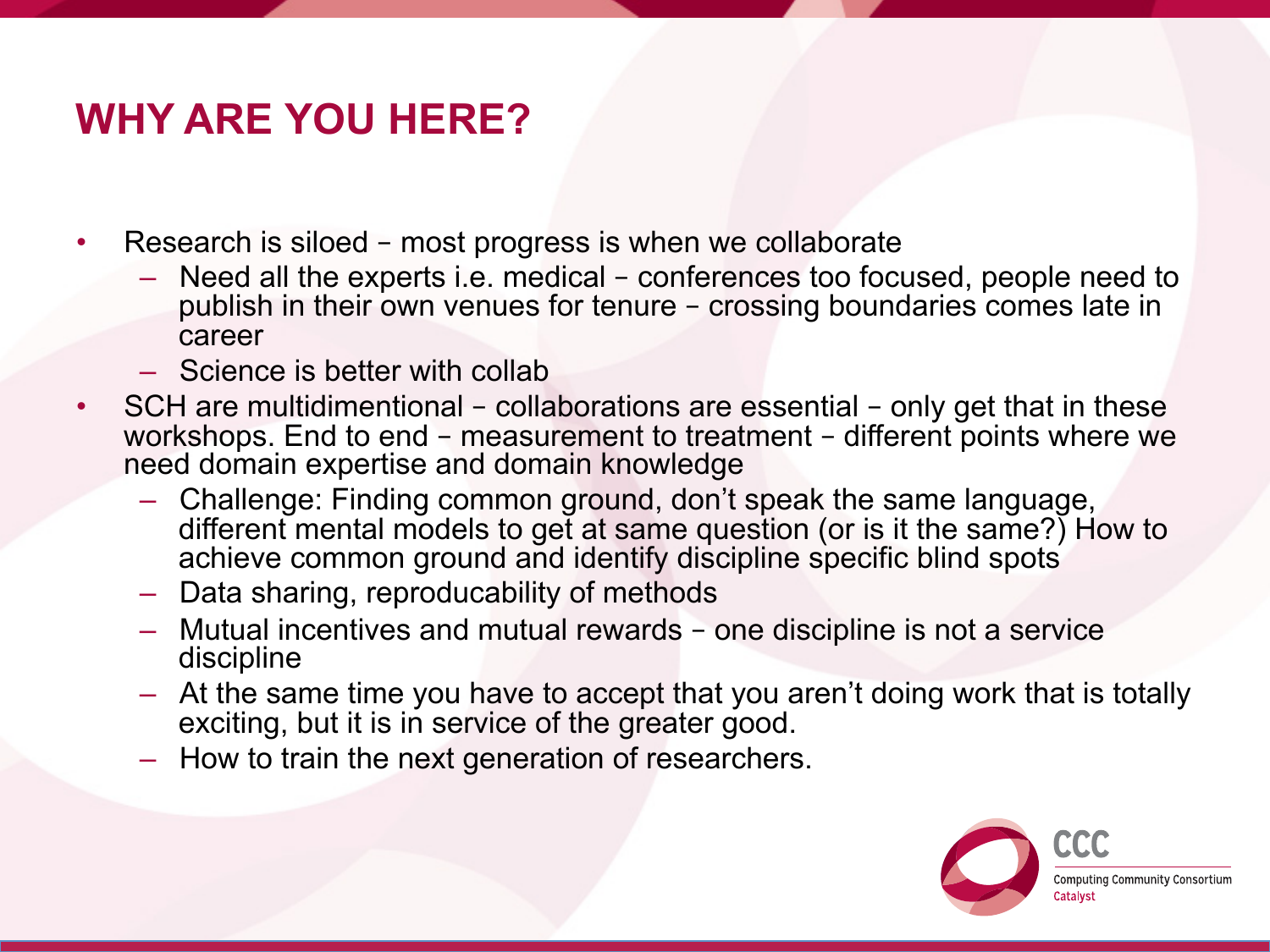- Training is not interdisciplinary ACTIONABLE!
- Collaboration is really fruitful because I learn something new! When I collaborate I learn about new problem! I like that when I am doing something, someone else is going to use it.
	- What's hard: To schedule meetings really different schedules! Sending junior people is not the answer. Need to prioritize F2F! ACTIONABLE!
	- CS students might not value what faculty is doing with transdisciplinary work – they just want to publish! NEW STRATEGIES FOR PUBLICATION across transdisciplinary work! ACTIONABLE! Constantly selling to grad students.
- Telling a CS student to do user studies is hard! Seeing value in other's lives
- Access to data! Data sharing!
- Worked with MDs for 14 years and it is hard: 1) Training, 2) Data

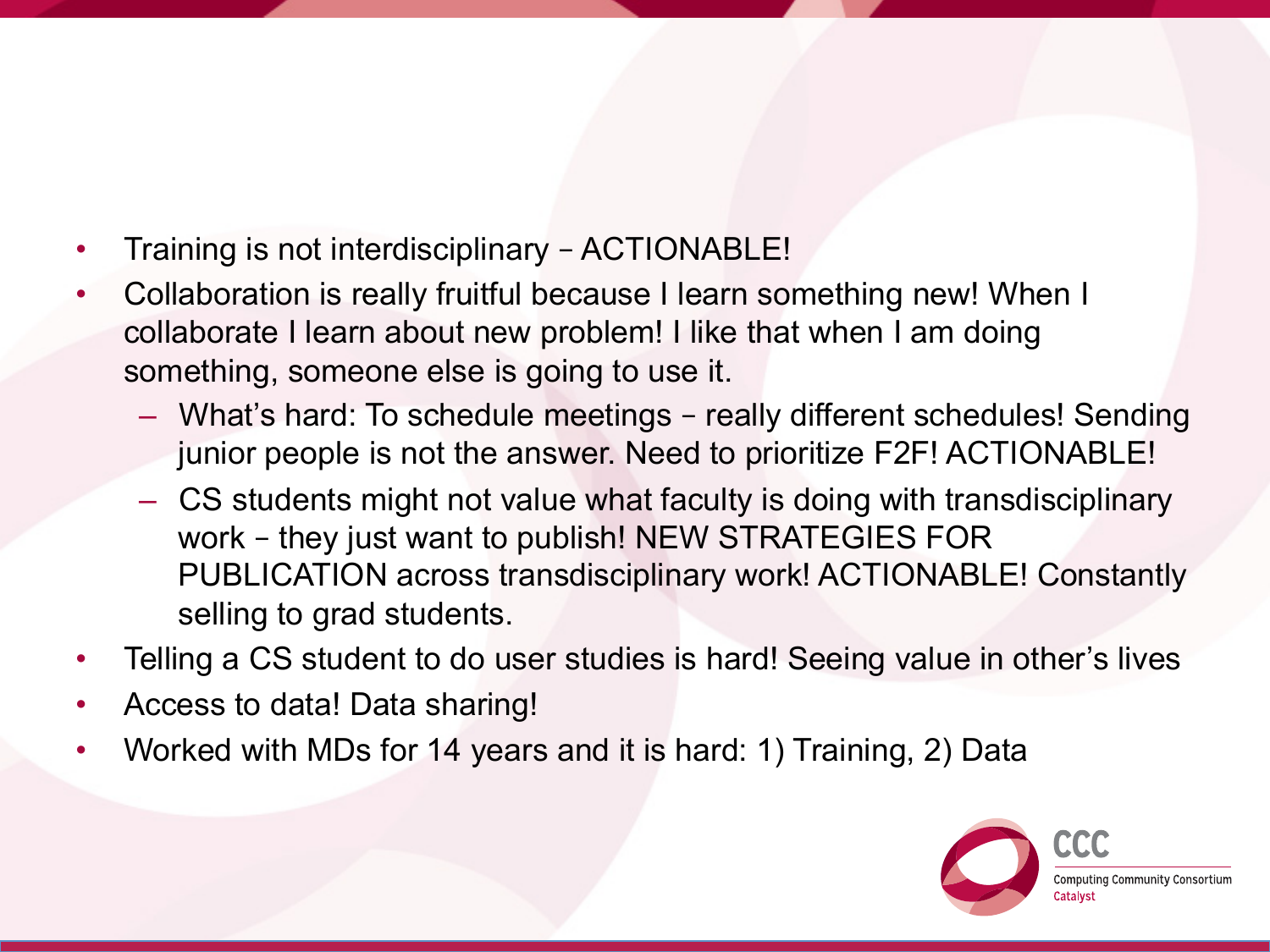- Institutional challenges to capturing data: They don't want to track many things (like errors) because there is liability – impossible to do research. Institutional barriers – unless there is regulation policy changes, the CEO of the hospital will never agree to tracking. How do we get the data so that we can enable collaboration
- Training: Agile software development supports cross=functional development
- Right now we are really good at training the vertical. There are good ways to train the vertical – what is the whole vision? Entrepreneurship.
- Bonnie's SBE Transdisciplinary training
- Hard to get people to care across disciplines get them interested in some training outside of their expected box
- TRAINING!! A lot of siloed efforts to get us unsiloed ACTIONABLE!

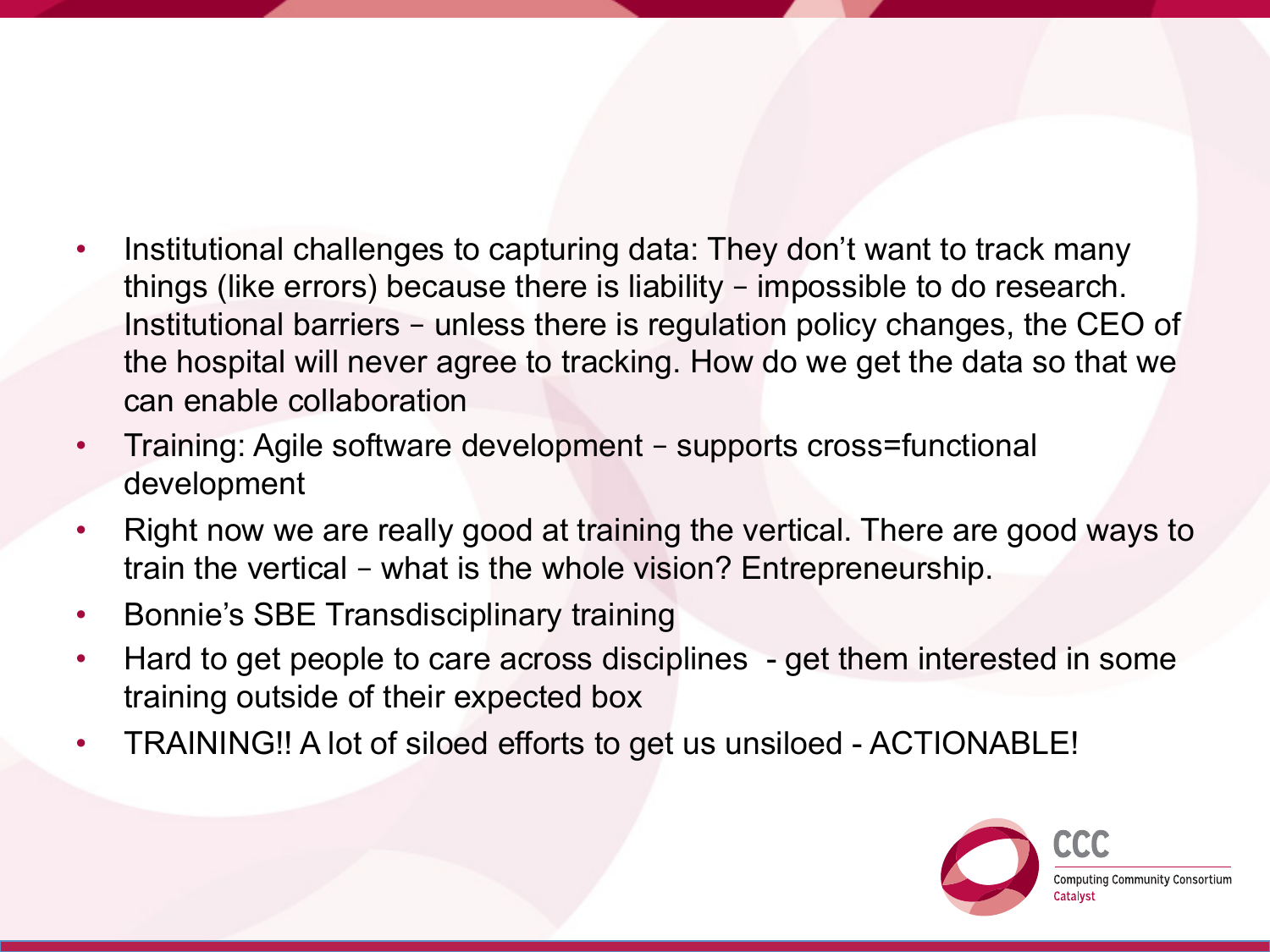- Students in transdisciplinary work are sometimes worried about being pushed into one domain.
- Noemi: Collaboration is at the core of what I do bringing together medicine and health and tech. Identity crises! Who are we?
- Not everyone is a psychologist a little bit training lets you know what you don't know
- Its OK to be applied! The CS looks really applied to mathematician
- Curriculum and research programs for students ACTIONABLE
- Collaboration: People should be part of collaboration. More likely to volunteer data if they are collaborators - helps you unlock data, increase engagement.
- Chris: Expertise question can take YEARS to establish collaborations, proximity is important (not sure about that) – more like finding the right people. Being in the room together to at least find collaborators – no direct access. ACTIONABLE!!!!

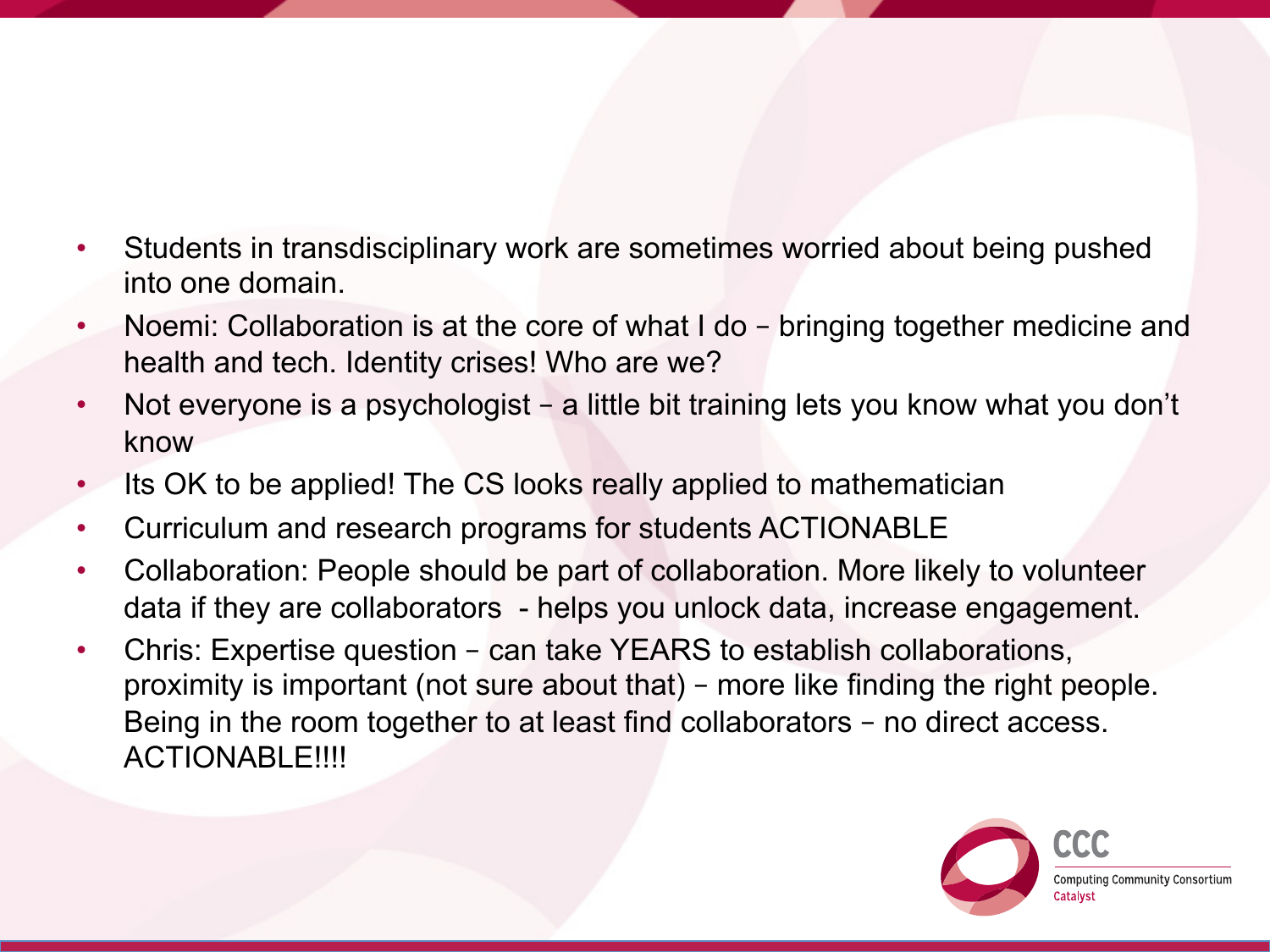- How do I get started finding the right collaborators? Getting started is really hard
- Access to data: How to share? Who will share? Meaningful data! Not enough sharing and not enough resources to make sharing possible. When are you willing to share? What can we do to make sharing easy and that the sharer gets credit?
- Students don't want to learn about autism (or whatever is outside their expertise) Academic culture is not rewarding for this.
- When am I ready? When my collaborator in a different field says you are ready
- How do we know what we don't know? What do we need? Associate chair for research might know the different flavors of CS, social science, etc. ACTIONABLE?
- Language differences tower of babel different disciplines use the same words for different things – what the computer does vs what the brain does.

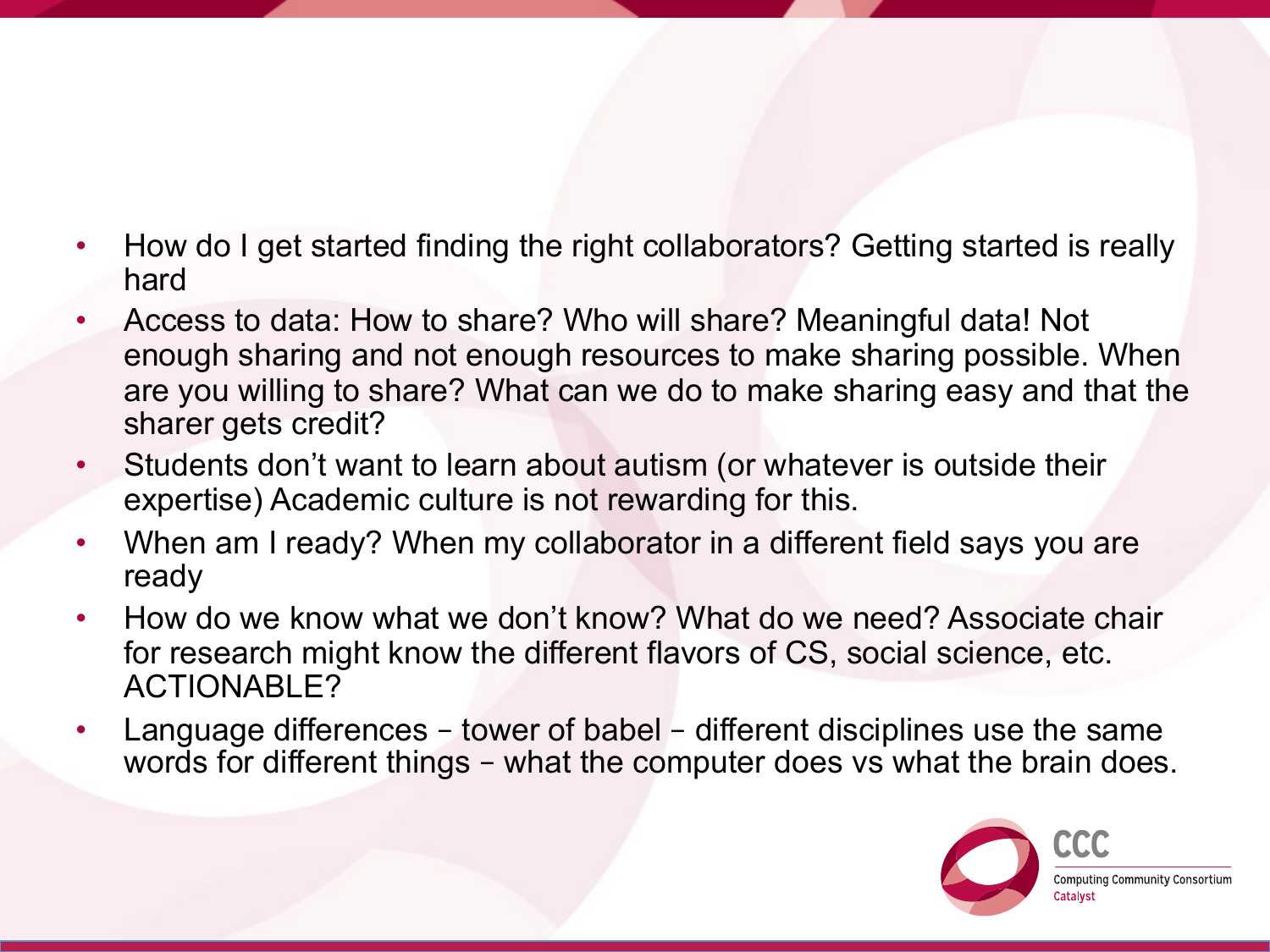- Like: What's a power analysis? Stuck in the past! Not learning from eachother yet. How do we get over biases that come from our own discipline?
- Write user stories with the idea that you frame it through the lens of other stakeholders! But it has to be COLLABORATIVE! ACTION!
- ACTIONABLE: Need conveners that understand a broad ecosystem. Matchmakers. They need to keep up to date. Need to be available to junior researchers!!!!

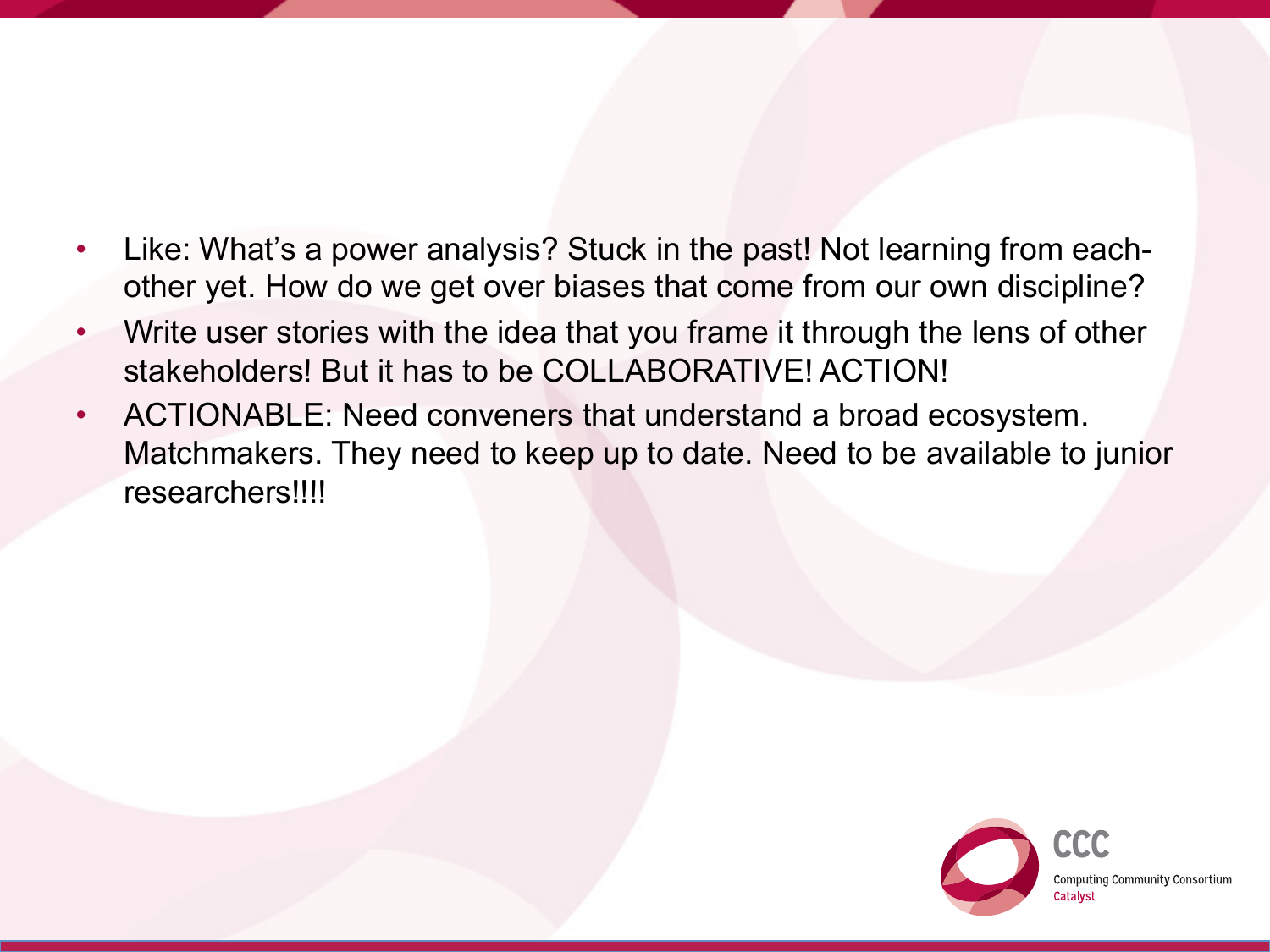- Transdisciplinary training
- How to know what you don't know? Functional matchmakers that also service junior people
- Participants as part of the team
- Data sharing mechanisms
- This kind of event, workshops, access for students, Junior people!
- Colocation of really different conferences, with this kind of activity included.
- Workshops at conferences that BRING IN PEOPLE WHO AREN'T IN THE FIELD – add that to your budget.
- Need flagship conferences that we can have in this area!
- Summer schools also for faculty!